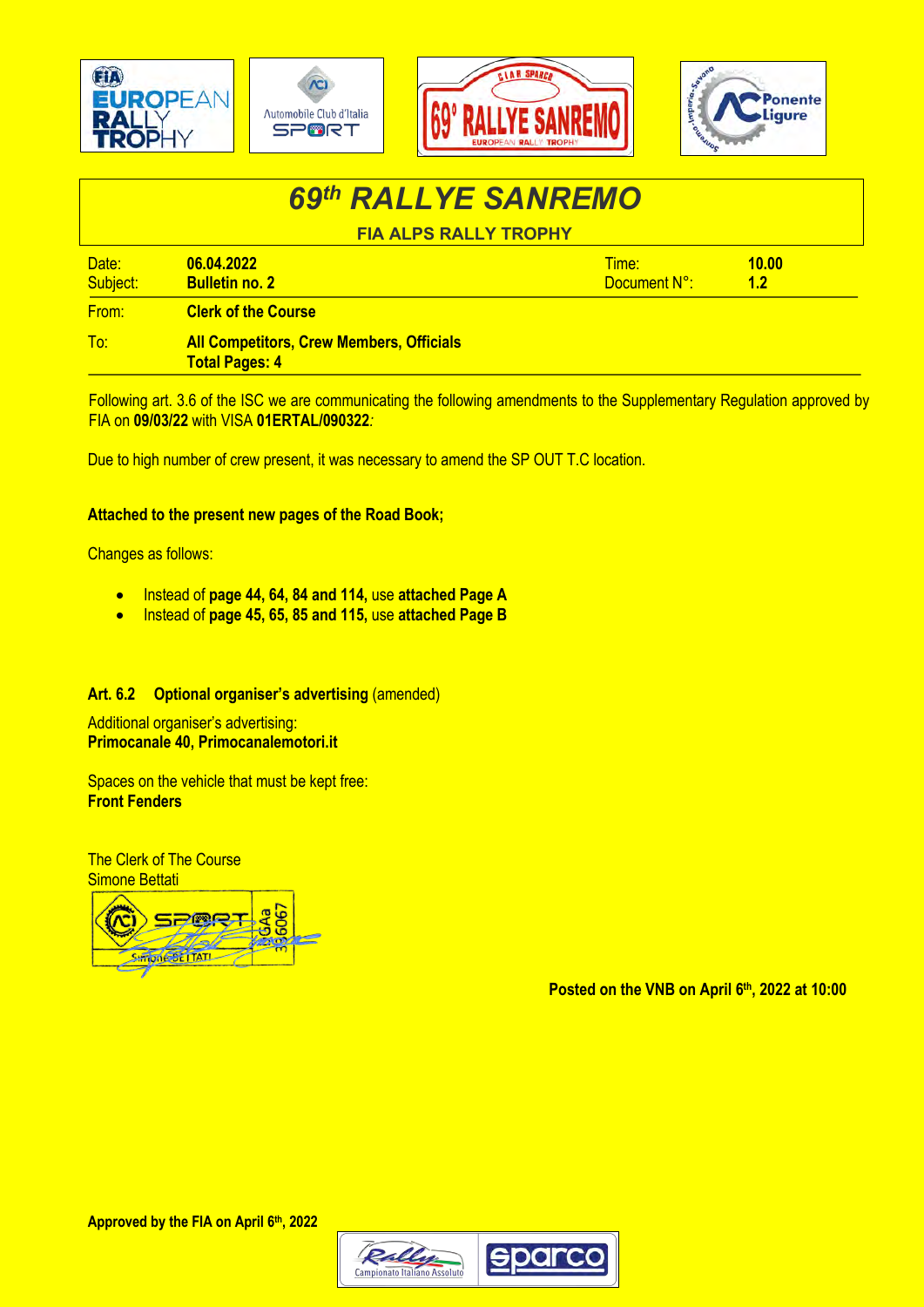

# *69° RALLYE SANREMO*

**FIA ALPS RALLY TROPHY**

| Data:<br>Oggetto: | 06.04.2022<br>Circolare Informativa nº 2                       | Ora:<br><b>Documento N°:</b> | 10.00<br>1.2 |  |  |
|-------------------|----------------------------------------------------------------|------------------------------|--------------|--|--|
| Da:               | Direttore di Gara                                              |                              |              |  |  |
| $A$ :             | Tutti i Concorrenti, Membri degli Equipaggi, Ufficiali di Gara |                              |              |  |  |
|                   | <b>Pagine Totali: 4</b>                                        |                              |              |  |  |

*In applicazione dell'ISC all'art. 3.6, del RSN art. 57, a completamento del Regolamento Particolare di Gara approvato da FIA in data 09/03/22 con numero 01ERTAL/090322 e dall'ACI – Organi Sportivi in data 09/03/22 con numero RM/24/2022 si comunica quanto segue:*

A causa del numero di equipaggi presenti, è stato necessario riposizionare il Controllo Orario di Uscita Assistenza.

### **Allegate alla presente le nuove pagine del Road Book;**

Le modifiche sono le seguenti:

- Invece di **pagina 44, 64, 84 e 114,** utilizzate **l'allegata pagina A**
- Invece di **pagina 45, 65, 85 e 115,** utilizzate **l'allegata pagina B**

### **Art. 6.2 Pubblicità facoltativa dell'organizzatore** (modificato)

Pubblicità facoltativa dell'organizzatore: **Primocanale 40, Primocanalemotori.it**

Spazi sul veicolo da riservare alla pubblicità facoltativa: **Parafanghi Anteriori**



*Pubblicato all'Albo Ufficiale di Gara il 6 Aprile 2022 alle 10:00*

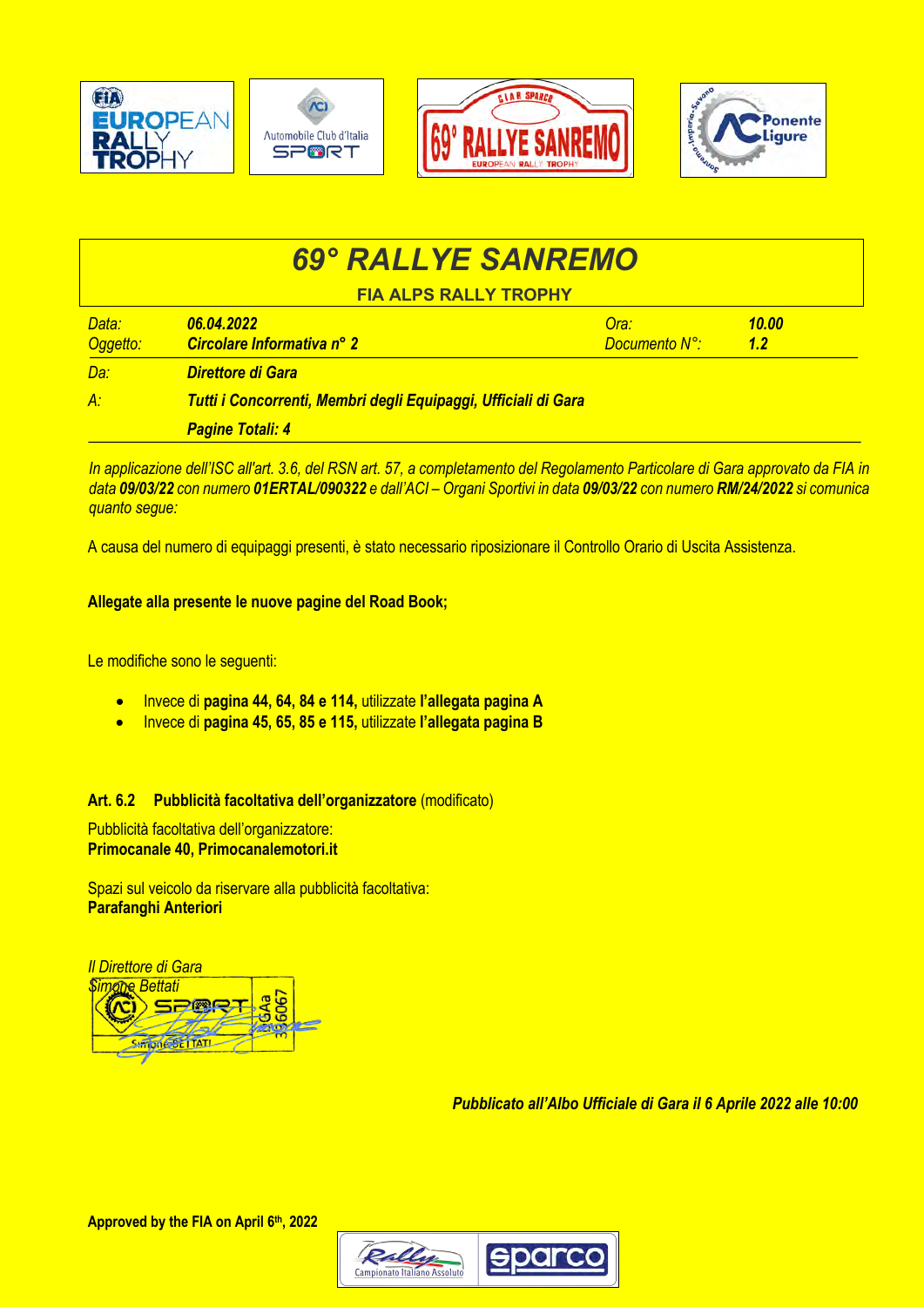









**Approved by the FIA on April 6th, 2022**